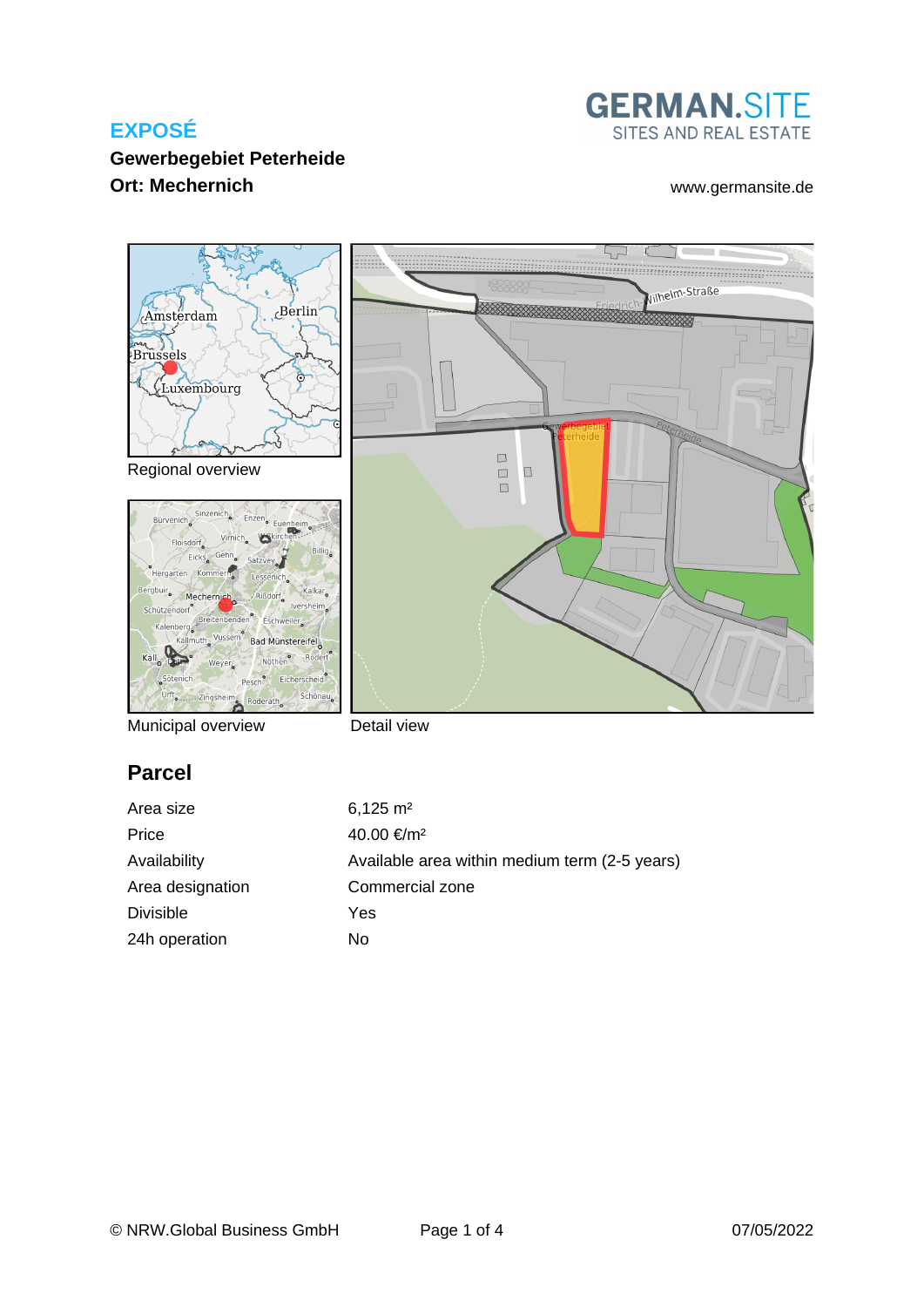

## **Gewerbegebiet Peterheide Ort: Mechernich** [www.germansite.de](http://www.germansite.de)

#### **Details on commercial zone**

The Peterheide industrial park, which covers about 16 ha, is located on the western edge of the center of Mechernich. The train station directly opposite offers very good rail connections for passengers and goods. The A1 freeway can be easily reached via the B 477 highway. A nationally important provider of engineering services in the fields of mechanics, electrical engineering and software is already located here.

| Main companies            | Deutsche Mechatronics GmbH (Metallverarbeitung) |
|---------------------------|-------------------------------------------------|
| Industrial tax multiplier | 423.00 %                                        |
| Area type                 | GF.                                             |

# **Links**

<https://www.gistra.de>

# **Transport infrastructure**

| Freeway      | A1         | 8 km  |
|--------------|------------|-------|
| Airport      | Köln-Bonn  | 50 km |
| Port         | Köln       | 40 km |
| Rail freight | Mechernich | 0 km  |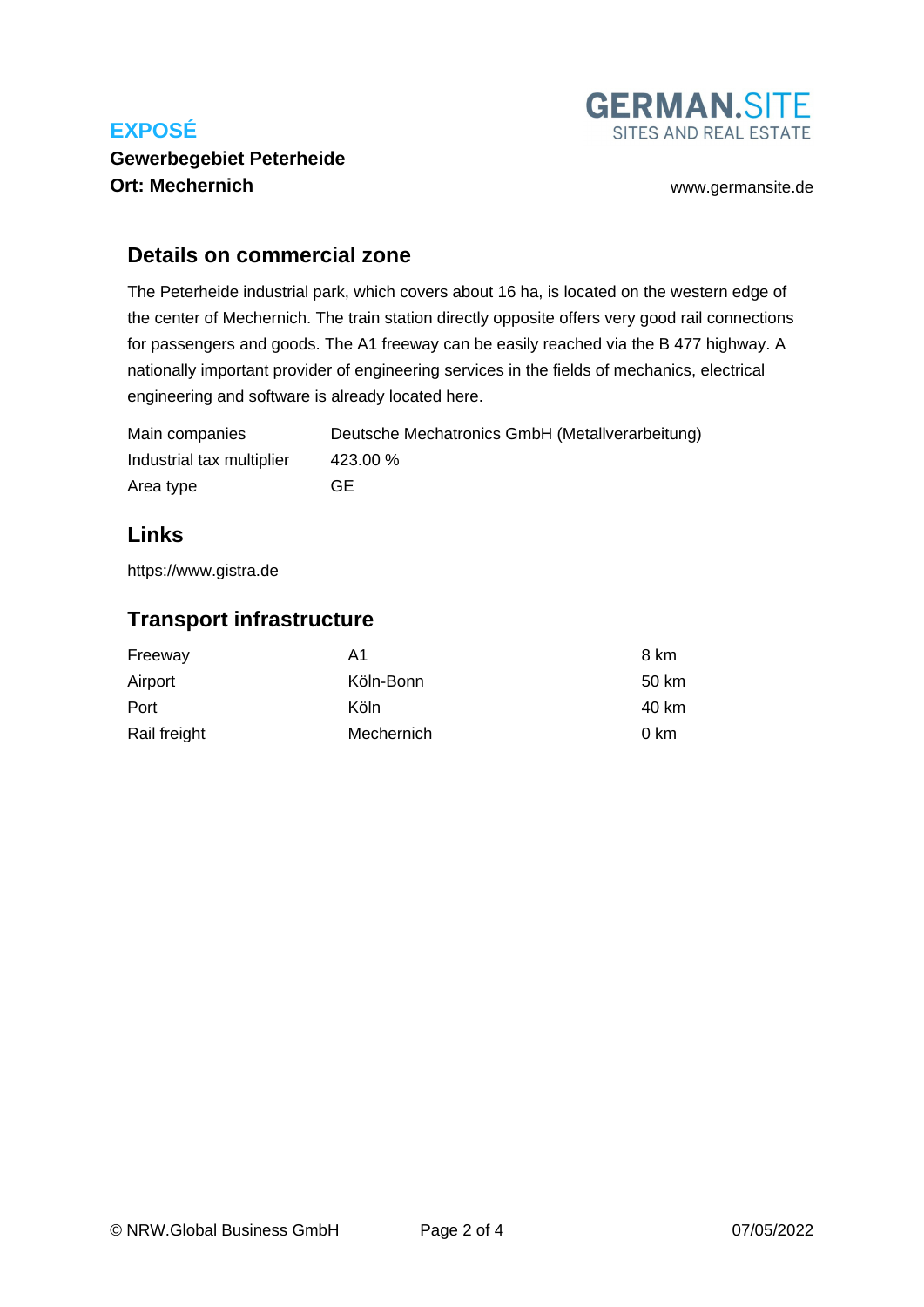

#### **Gewerbegebiet Peterheide Ort: Mechernich** [www.germansite.de](http://www.germansite.de)

## **Information about Mechernich**

Because of its central position and a favorable traffic connection, Mechernich serves as a node for various industries and service companies. The Eifel region with its beautiful countryside is undoubtedly an area of high recreational value - Mechernich in particular offers a great deal in terms of leisure and culture.